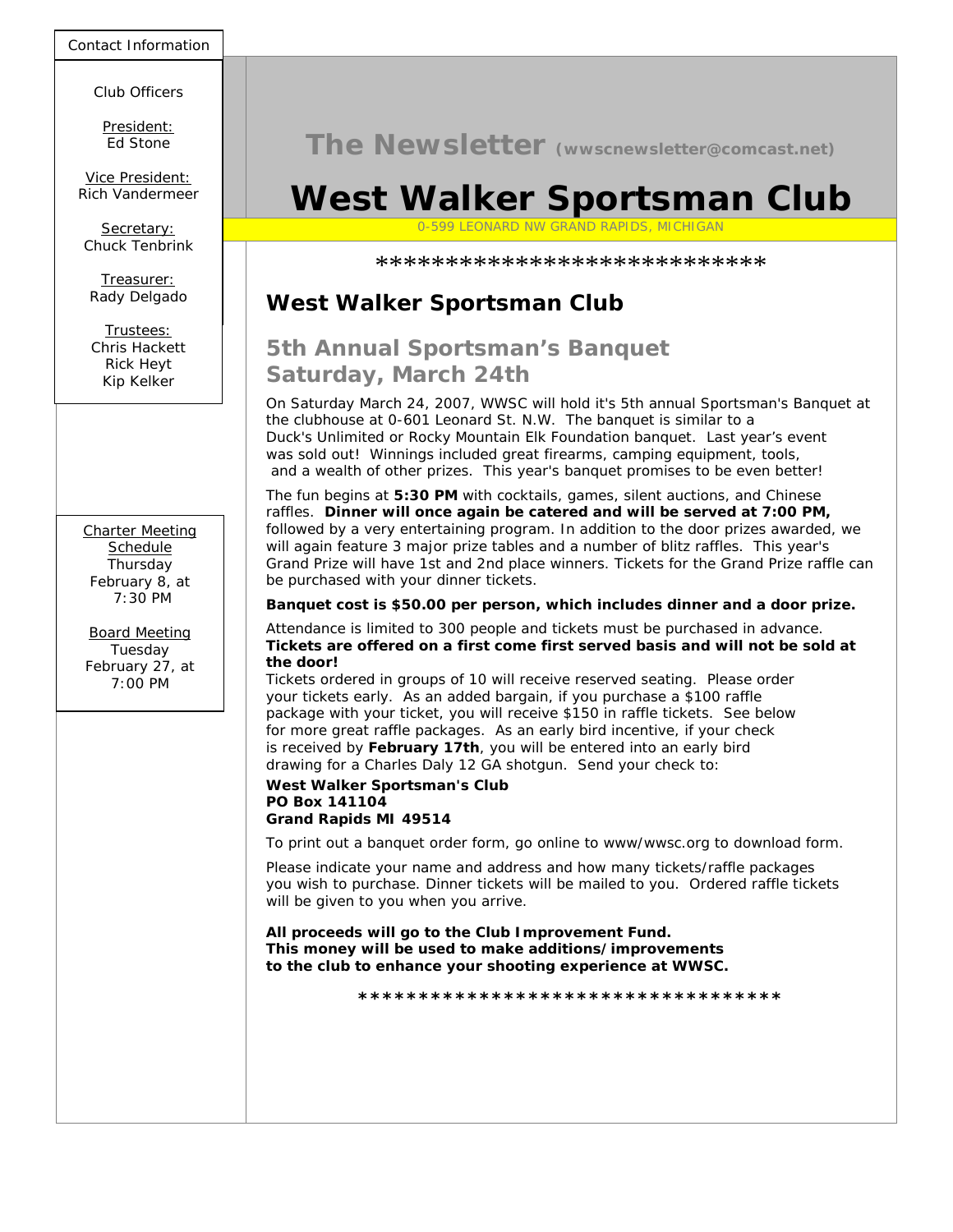

Morning Archery

Thursday 9:30AM

Evening Archery

Thursday PM

Kids Archery **Classes** 

Saturday 9AM



Winter Shotgun

League

### **Wednesday**

9AM – 12

6PM – 10PM

Saturday

10AM -2PM

Sunday

10AM – 2 PM



### **Club Safety Rules**

**The following safety rules are to be followed by all members and guests.**

• **No consuming any alcoholic beverages on club property while shooting or in possession of firearms.**

• **Ear and Eye protection is required to be worn on all ranges while shooting.**

• **No shooting anything other than targets on the ranges.**

• **Actions open on all firearms except when you are on the firing line and shooting.**

• **When using the new associate rifle range and shooting house, shoot**

**from benches only, shooting from a standing, kneeling or prone position is not allowed**.



**Note:** Please check in with the Range Officer before shooting. Have your membership card with you, renewal or buying new membership can be handled by the Ranger Officer.

**Note:** The Ranger Officer's office is located between the rifle range and pistol range.

**Big Gun Raffle 2007**

**The winner for January 2007 Big Gun Raffle is Ticket # 163 Rich Wise, he won a Beretta U22 NEOS 22ir Pistol. Tickets (\$60) are still available, there are 7 guns left to win.**

Newsletter Editor: Russ Hodder

wwscnewsletter@comcast.net or 616-453-6220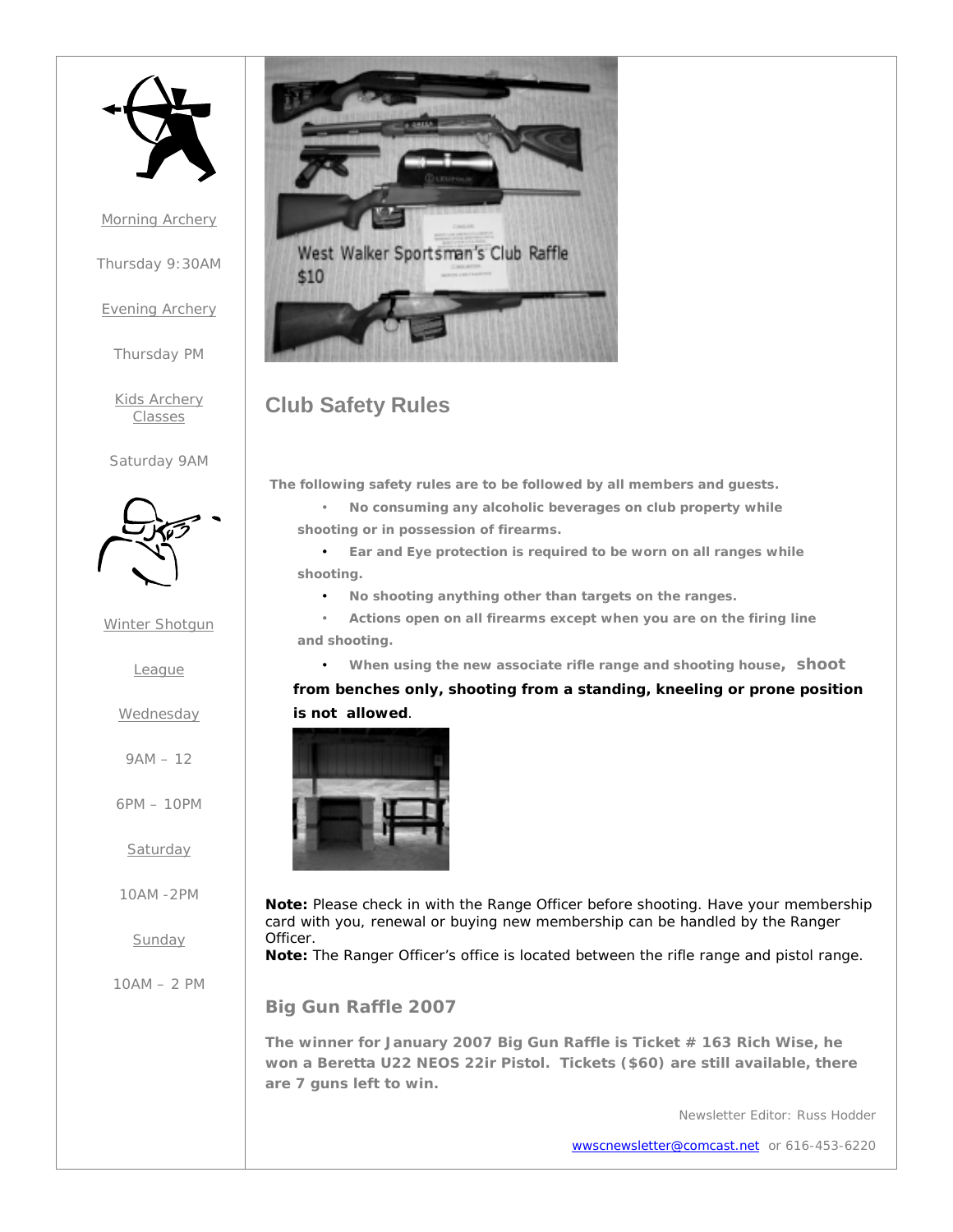

| Sunday                                             | Monday                              | Tuesday                                      | Wednesday                                                           | Thursday                                                                                                | Friday            | Saturday                                                                                      |
|----------------------------------------------------|-------------------------------------|----------------------------------------------|---------------------------------------------------------------------|---------------------------------------------------------------------------------------------------------|-------------------|-----------------------------------------------------------------------------------------------|
|                                                    |                                     |                                              |                                                                     | Evening Archery League<br>Hunters meeting 7PM<br>West Michigan<br>Starts. 7:PM<br>Morning &<br>Duck     | $\mathbf{\Omega}$ | $\mathfrak{g}$<br>Winter shotgun league<br>Kids Archery Classes<br>10AM-2PM<br>Start. 9AM     |
| 4<br>Winter shotgun league<br>10AM-2PM             | S<br>Meeting 7:00 PM<br><b>NWTF</b> | $\bullet$                                    | Winter shotgun league<br>9AM-12 noon<br>6PM-10PM                    | $\infty$<br>Evening Archery League<br>Charter Meeting 7:30PM<br>Morning Archery league<br>Stats. 9:30AM | $\circ$           | <b>MV6</b><br>$\overline{10}$<br>Winter shotgun league<br>No Kids Archery<br>10AM-2PM         |
| Ξ<br>Winter shotgun league<br>10AM-2PM             | 12                                  | $\frac{3}{2}$                                | $\overline{14}$<br>Winter shotgun league<br>9AM-12 noon<br>6PM-10PM | $\frac{15}{2}$<br>Evening Archery League<br>Morning Archery league                                      | $\frac{6}{2}$     | <b>MV6</b><br>$\overline{1}$<br>Winter shotgun league<br>Kids Archery<br>10AM-2PM<br>Classes  |
| $\frac{8}{2}$<br>Winter shotgun league<br>10AM-2PM | $\frac{1}{2}$                       | 20                                           | $\overline{21}$<br>Winter shotgun league<br>9AM-12 noon<br>6PM-10PM | 22<br>Evening Archery League<br>Morning Archery league                                                  | 23                | <b>MV6</b><br>$\overline{24}$<br>Winter shotgun league<br>Kids Archery<br>10AM-2PM<br>Classes |
| 25<br>Winter shotgun league<br>10AM-2PM            | 26                                  | $\overline{27}$<br>WWSC Board Meeting<br>7PM | 28<br>Winter shotgun league<br>9AM-12 noon<br>6PM-10PM              | Evening Archery League<br>Morning Archery league<br>March-07                                            | $\mathbf{\Omega}$ | <b>MA6</b><br>S<br>Winter shotgun league<br>Kids Archery<br>10AM-2PM<br>Classes               |